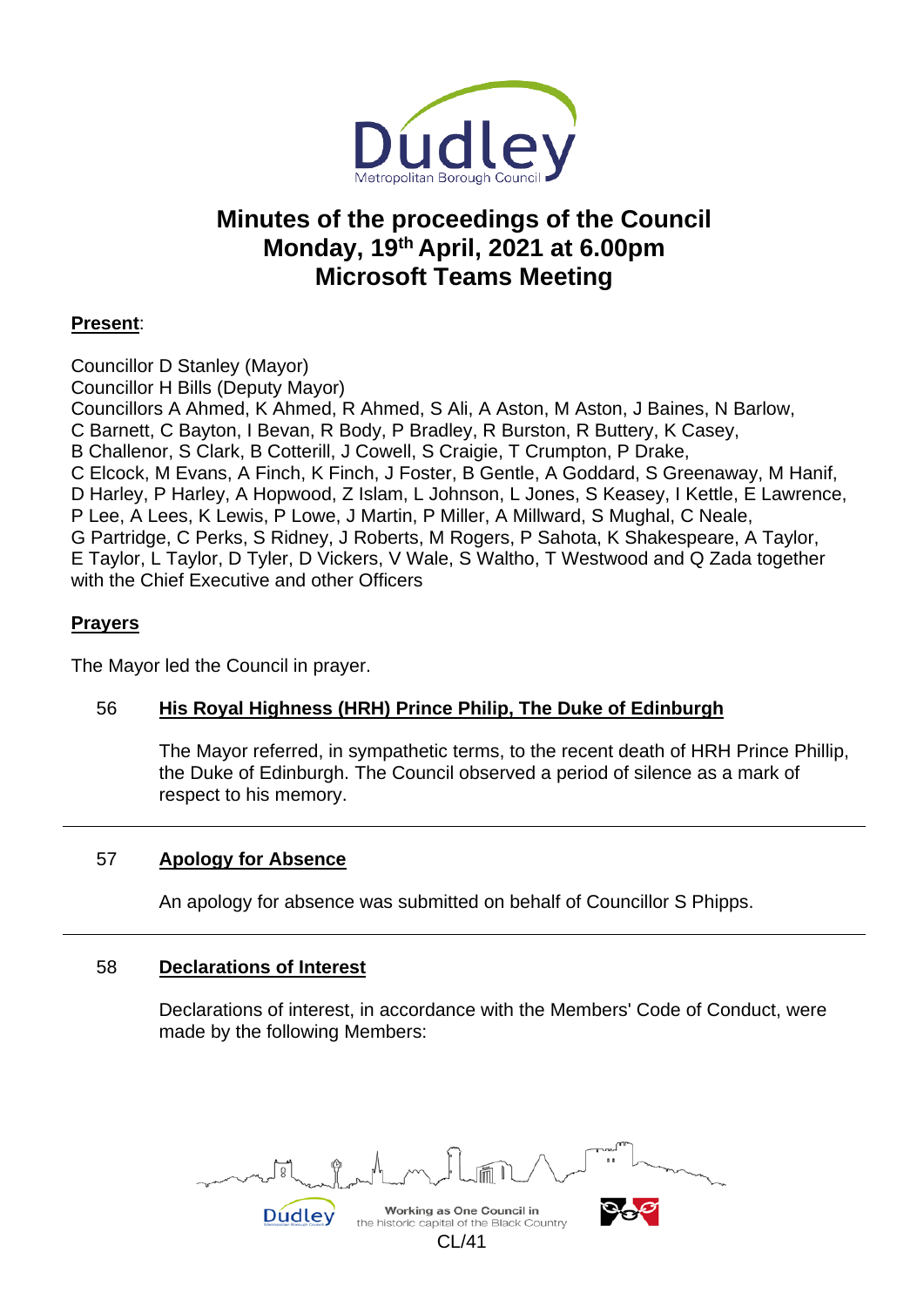Councillor A Aston – Pecuniary interest in any matters directly affecting his employment by the West Midlands Ambulance Service.

Councillors M Evans and D Vickers - Any matters relating to the Castle Hill development and all references to Dudley Zoo - Non-pecuniary interests as members of Dudley and West Midlands Zoological Society Limited.

Councillors L Jones and A Taylor - West Midlands Combined Authority (WMCA) – Transport Delivery Committee - Non-pecuniary interests as Members of the Committee.

Councillor R Burston - Any references to West Midlands Combined Authority (WMCA) - Pecuniary interest in any matters directly affecting his employment by the WMCA.

Councillor I Bevan – Any references to Dudley Group NHS Foundation Trust / Russells Hall Hospital – Pecuniary interest in any matters directly affecting his employment by Dudley Group NHS Foundation Trust.

Councillor Q Zada – Any references to Dudley Group NHS Foundation Trust or health issues generally - Pecuniary interest in any matters directly affecting his employment as Deputy Chief Operating Officer at Russells Hall Hospital (Dudley Group NHS Foundation Trust).

Councillors N Barlow and P Miller – Any references to West Midlands Fire and Rescue Authority - Non-pecuniary interests as Members of the Authority.

Councillor E Taylor - Minutes of the Health and Adult Social Care Scrutiny Committee - Non-pecuniary interest as her daughter was employed at Russells Hall Hospital.

Councillor S Waltho - Minutes of the Health and Adult Social Care Scrutiny Committee - Non-pecuniary interest as a nominated Member of the Council of Governors on the Dudley Group of Hospitals.

Councillor C Neale - Minutes of the Health and Adult Social Care Scrutiny Committee - Non-pecuniary interest in view of his wife's employment at Russells Hall Hospital.

Councillor D Tyler - Minutes of the Health and Adult Social Care Scrutiny Committee - Non-pecuniary interest as Chair of Trustees at Dudley MIND.

Councillor K Casey – Any references to West Midlands Combined Authority (WMCA) – Pecuniary interest in any matters directly affecting his employment by the WMCA.

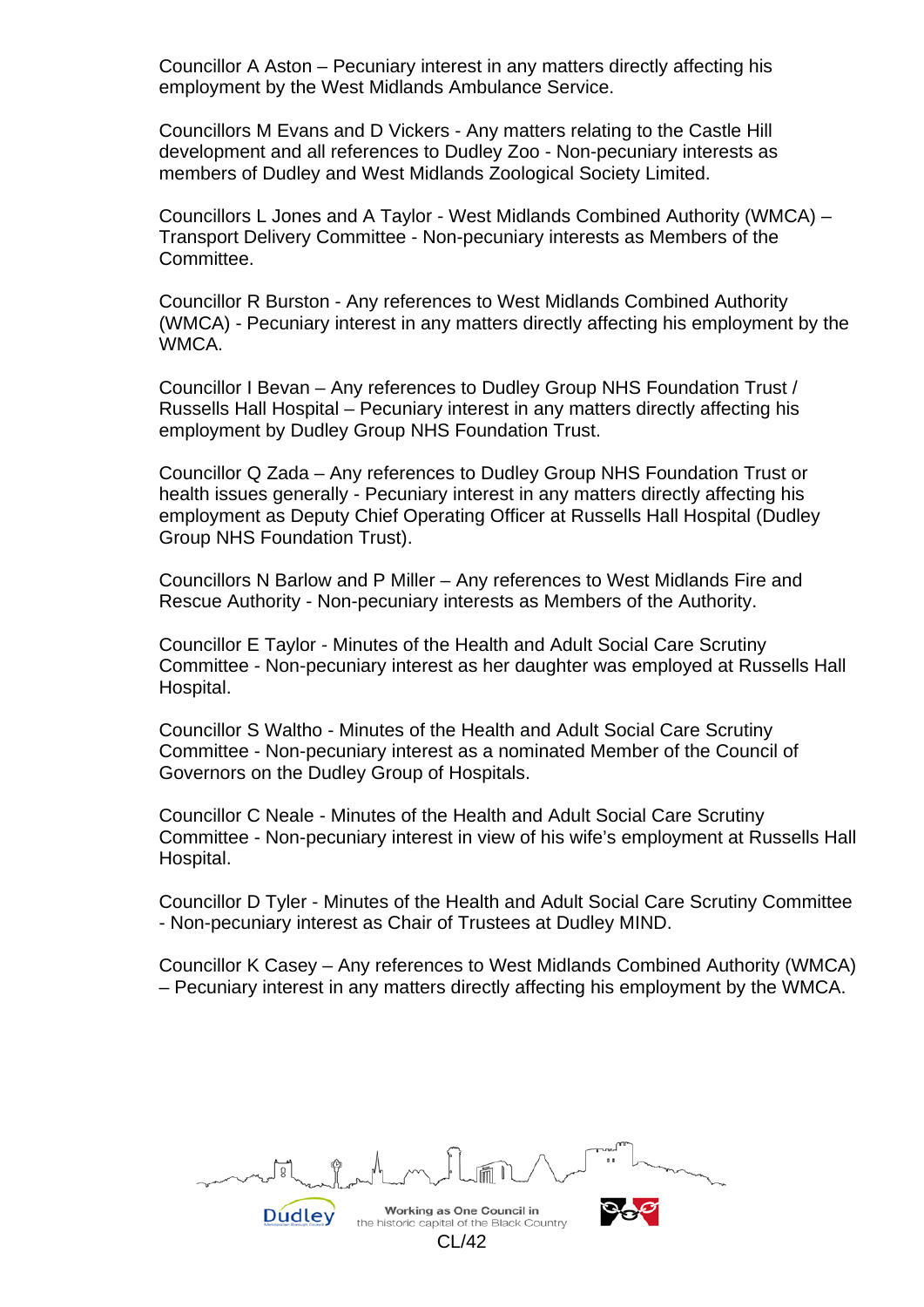Councillor Z Islam – Matters relating to Children's Services – Non-pecuniary interest due to his daughter's employment with Fort Advocacy Services Ltd. who were occasionally commissioned by Children's Services to provide independent advocacy services and her involvement with the Dudley Advocacy Charity as an independent parent advocate.

Councillor S Ali – Minutes of the Cabinet - Non-pecuniary interest as a Trustee for the Black Country Partnership NHS Foundation Trust.

Councillor J Cowell – Minutes of the Place Scrutiny Committee (Homelessness Prevention and Response) – Non-pecuniary interest as a Council tenant and in view of her previous engagement with the Homelessness Prevention Team.

Councillor J Cowell – Minutes of the Audit and Standards Committee (Housing Maintenance System) – Non-pecuniary interest as a Council tenant.

#### 59 **Minutes**

#### **Resolved**

That the minutes of the meetings held on 22<sup>nd</sup> February and 1<sup>st</sup> March, 2021 be approved as correct records and signed.

#### 60 **Mayor's Announcements**

(a) Balvinder Heran (Deputy Chief Executive), Luisa Fulci (Director of Digital, Customer and Commercial Services) and Heidi Marsh-Geyton (Acting Director of Public Realm)

The Mayor welcomed the above Officers and the Council wished them every success in their new roles.

(b) Programme of Events

The Mayor reported on the following events and further information would be circulated to Members:-

- 23rd April, 2021 St George's Day Children's Dragon Trail.
- 17<sup>th</sup> May, 2021 International Day Against Homophobia, Transphobia and Biphobia.
- 24<sup>th</sup> to 27<sup>th</sup> June, 2021 Drive-in Cinema at Himley Hall, incorporating Under 5's Day and Armed Forces Day.

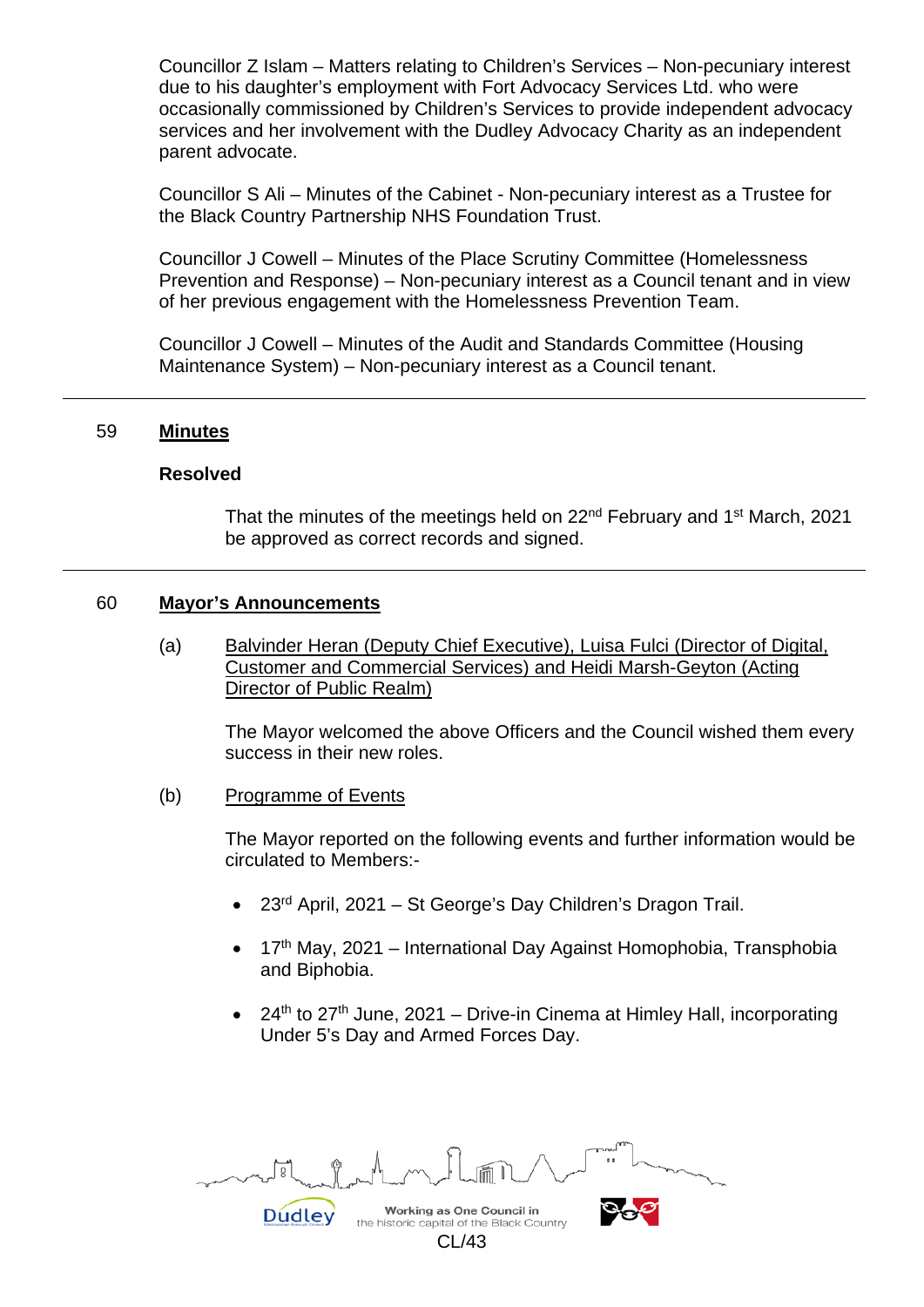# (c) Councillors Not Seeking Re-election

The Mayor reported that Councillors J Baines, B Cotterill, L Jones, C Perks, D Tyler and V Wale were not seeking re-election on 6<sup>th</sup> May, 2021. Reference was also made to former Councillors J Cooper and N Richards who had also recently resigned from the Council. The Mayor placed on record his appreciation of the dedicated public service given by those Members.

The Council paid tributes and expressed best wishes for the future. The Mayor also extended best wishes to candidates who were seeking election at the municipal elections on  $6<sup>th</sup>$  May, 2021.

# 61 **Capital Programme Monitoring**

A report of the Cabinet was submitted.

It was moved by Councillor P Harley, seconded by Councillor D Vickers and

#### **Resolved**

- (1) That progress with the 2020/21 Capital Programme, as set out in Appendix A, be noted.
- (2) That the Brierley Hill and Himley Road Homes for Sale projects be approved and included in the Capital Programme, as set out in paragraph 6 of the report.
- (3) That the Highways Maintenance allocation be noted and that the associated expenditure, together with expenditure to be funded from any subsequent annual allocations, be included in the Capital Programme, as set out in paragraph 7 of the report.
- (4) That those elements of the Brierley Hill Future High Streets project not already included in the Capital Programme be approved and included in the Capital Programme and that the Director of Regeneration and Enterprise and the Director of Housing and Community Services, as appropriate, be authorised to enter into all legal and funding agreements to ensure successful delivery of the project, as set out in paragraph 8 of the report.
- (5) That subject to completion of the necessary funding agreement, the expenditure on the Dudley Interchange Highway Improvements be approved and included in the Capital Programme, as set out in paragraph 9 of the report.

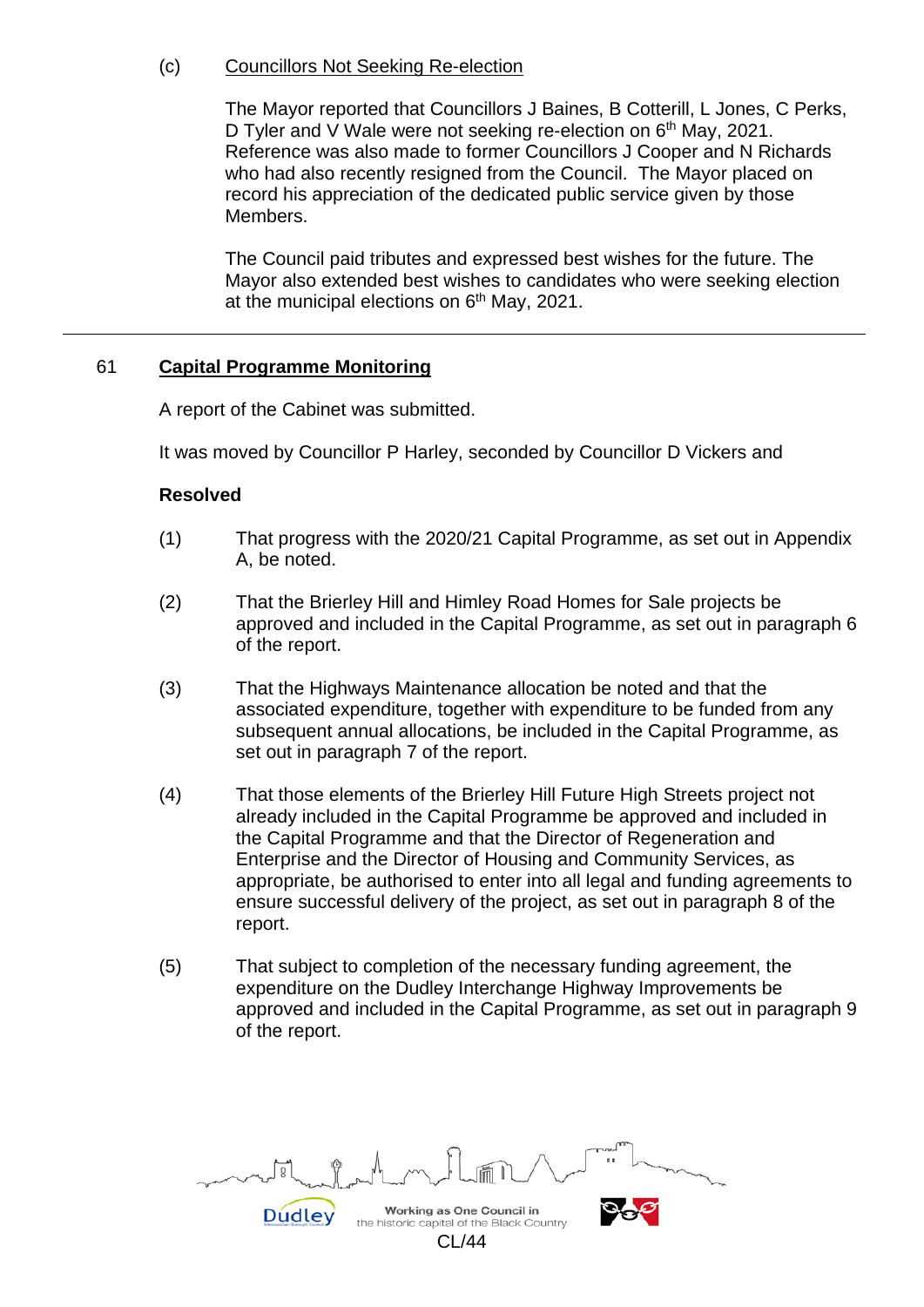- (6) That the Very Light Rail (VLR) Halt project be approved and included in the Capital Programme, as set out in paragraph 10 of the report.
- (7) That the Public Sector Decarbonisation project be approved and included in the Capital Programme, as set out in paragraph 11 of the report.
- (8) That the recommendations of the Cabinet in respect of the Towns Fund be approved and that the associated capital spend be included in the Capital Programme, as set out in paragraph 12 of the report.

#### 62 **Regeneration of Portersfield Site**

A report of the Cabinet was submitted.

It was moved by Councillor P Harley, seconded by Councillor D Vickers and

#### **Resolved**

- (1) That detailed Ground Investigation Surveys across the Portersfield site be funded at a cost of £105,000.
- (2) That a budget of £150,000 per annum for each of the next two years, to fund the Council's project management of the development and delivery of the Portersfield project, be approved.
- (3) That the preparation and submission of a joint planning application with Avenbury (Dudley) Ltd for the development of the Portersfield site, at a cost of £420,000, be approved.

# 63 **Annual Overview and Scrutiny Report 2020/21**

A report of the Lead for Law and Governance (Monitoring Officer) was submitted.

It was moved by Councillor C Barnett, seconded by Councillor A Millward and

#### **Resolved**

That the annual Overview and Scrutiny Report for 2020/21 be received and noted.

#### 64 **Notices of Motion**

The Mayor reported that, following consultation with the Group Leaders, it had been agreed that the notices of motion previously submitted would be deferred for future consideration.

Working as One Council in **Dudley** the historic capital of the Black Country CL/45